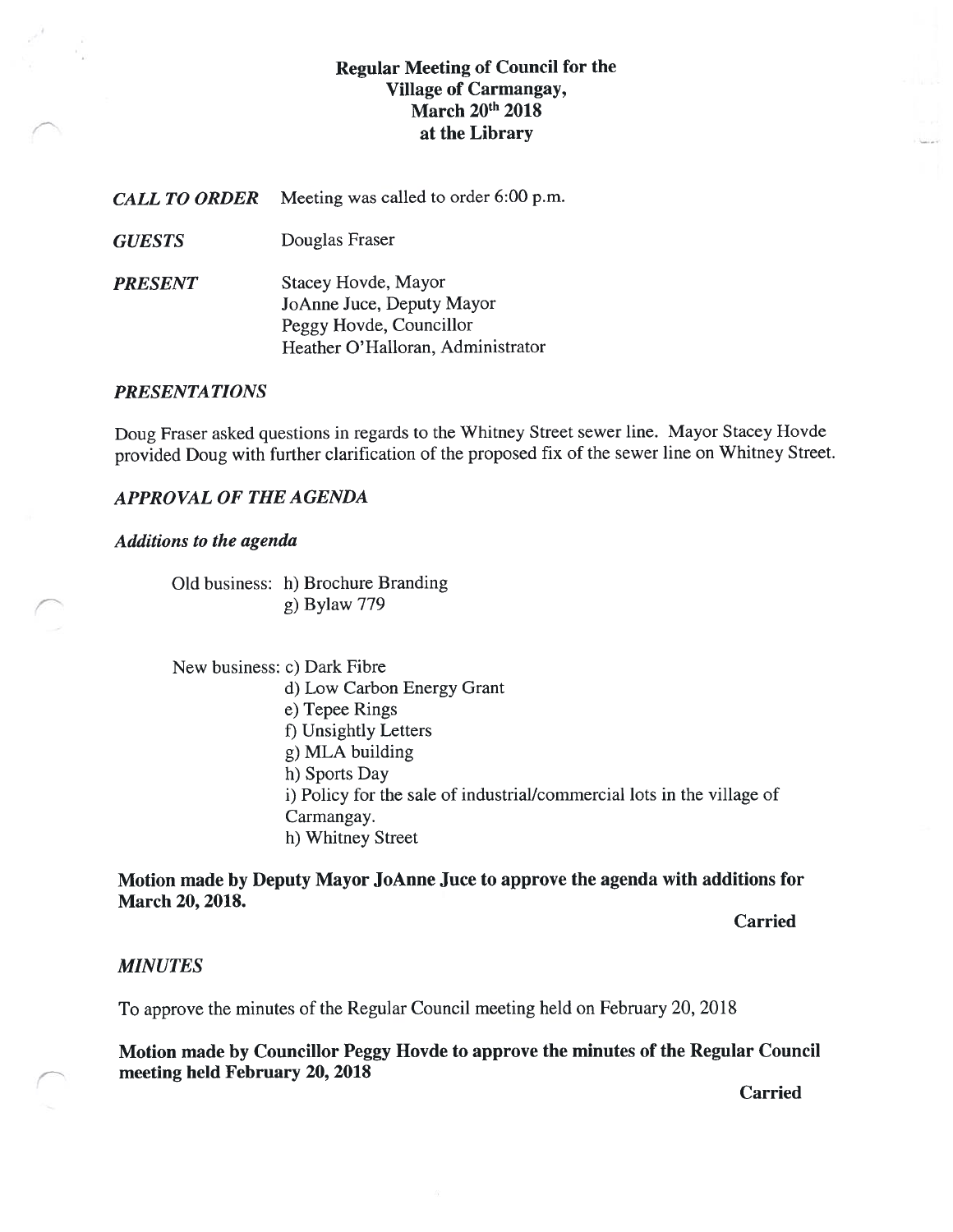Regular Council Meeting March 20, 2018 Page 2

Motion made by Deputy Mayor JoAnne Juce to approve the minutes of the Special Meeting of Council held February 20, 2012

Carried

#### PUBLIC WORKS REPORT

Report attached

### BUSINESS ARISING FROM THE MINUTES

Moved in camera at 6:14 PM for a legal matter. Out of Camera at 6:25 PM

#### OLD BUSINESS

a) Water Service Agreement has been returned with requested changes due to the number of changes council will need to review the document further. — Tabled Invoice received for the survey the villages portion owing for the survey was \$525.00.

Motion made by Councillor Peggy Hovde to pay the village's portion of the survey costs.

Carried

Carried

b) Animal Bylaw 783. Motion by Deputy Mayor JoAnne Juce to do a first reading of Bylaw 783.

Read a first time this 20th day of March 2018

Carried Motion made by Councillor Peggy Hovde to do the second reading of Bylaw 783

Carried

Animal Bylaw 783 Read a second time this 20<sup>th</sup> day of March 2018.

Carried Motion made by Deputy Mayor JoAnne Juce to do the third and final reading of Bylaw 783.

Carried

Animal Bylaw 783 Read a third and final time this 20<sup>th</sup> day of March 2018.

Carried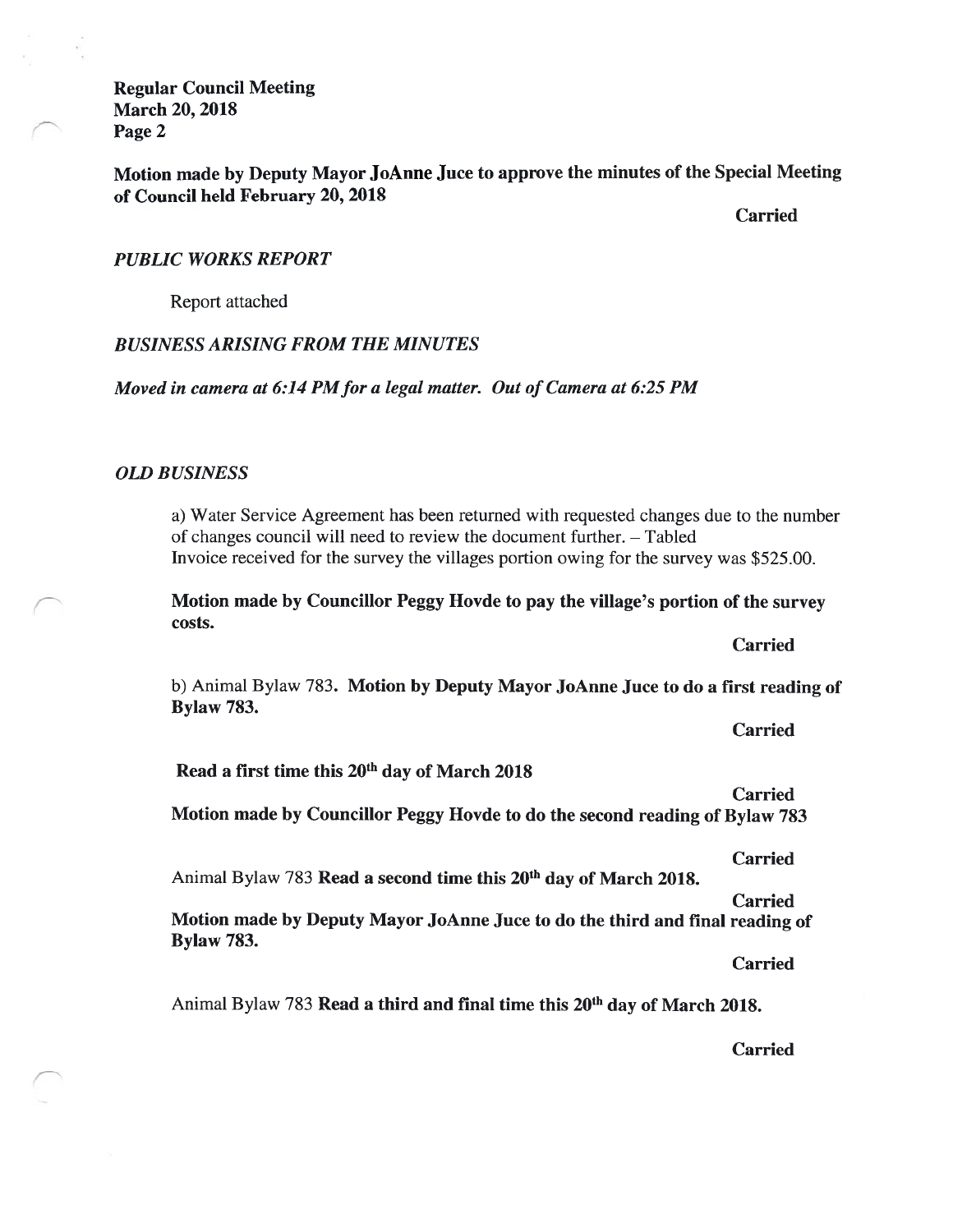c) Communications meeting will take place on Thursday April  $12<sup>th</sup>$ , 2018. Municipalities have been notified of the date change. formal invite to be sent later this week. Council will come up with some agenda items.

d) Wi-Fibre contract — Tabled. Will contact the Village of Champion to compare their contract with Wi-Fibre.

## Motion made by Mayor Stacey Hovde to table.

### Carried

e) Update job description — Public works — add up to date WHMIS training.as a requirement. Add: Public Works will partner with Administration to ensure an adequate supply of shop inventory at all times.

## Motion made by Deputy Mayor JoAnne Juce to accept the Public Works job description with the discussed changes.

Carried

f) Lions Campground Agreement for Service. Add that there is a three hour minimum billing amount should Public Works be called out for an emergency. Add a dollar range that the Lions Club can expect to be billed for monthly. Condense document to one page.

## Motion by Councillor Peggy Hovde that the agreement be presented to the Carmangay Lions with the discussed changes.

Carried g) Bylaw 779 proposed amendments: Committee purposed is amended to: To research all aspects of the wind turbine blade. Under composition of committee change to #5 to read: A detailed report with recommendations shall be presented to council upon the conclusion of the committee's scope of work.

Motion by Councillor Peggy Hovde to proceed with first reading of Bylaw 779 with the proposed amendments.

Carried Bylaw 779 with proposed amendments read a first time this 20<sup>th</sup> day of March 2018.

Motion by Deputy Mayor JoAnne Juce to proceed with a second reading of Bylaw 779 with the proposed amendments.

Carried

Bylaw 779 with proposed amendments read a second time this 20<sup>th</sup> day of March 201\$.

Carried

Motion by Councillor Peggy Hovde to proceed with third reading of Bylaw 779 with the proposed amendments.

Carried Bylaw 779 with proposed amendments read a third time this 20<sup>th</sup> day of March 2018.

### Carried

h) Branding: Deputy Mayor JoAnne Juce spoke with Peter Casurella of Southgrow and he has agreed to provide the village with some contacts who might be able to assist the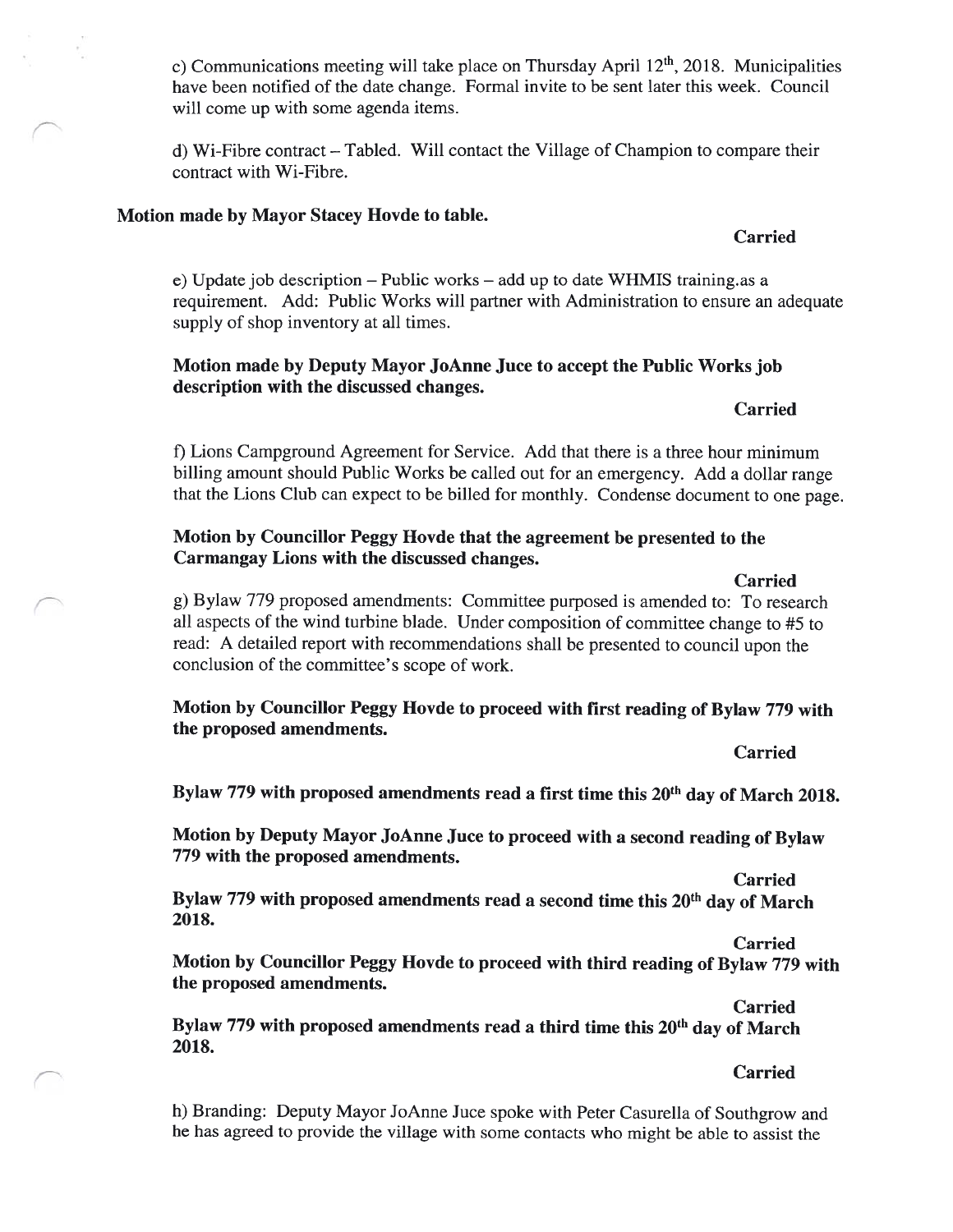village when it comes to public engagement to ensure that we are branding the village correctly. Applicants for the brochure design has been shortlisted to two.

Regular Council Meeting March 20, 2018 Page 3

i) MLA building. Deputy Mayor JoAnne Juce was able to speak with Fraser Shaw who is the village's representative for historic properties and he feels that the village should pursue getting the historic designation on the building. As well as possibly applying for grants. Further discussion by council as well as public engagement will be <sup>a</sup> part of any decisions made.

#### ADMINISTRATOR REPORT

Report attached.

#### FINANCIAL REPORTS

Approval of accounts payable for February 2018. Approval of monthly statement for February 2018.

Motion made by Deputy Mayor JoAnne Juce to accept the financial reports for February 2018.

#### Carried

#### NEW BUSINESS

a) New Office Computers: Existing office computers are approximately <sup>8</sup> to <sup>10</sup> years old and are in need of replacement. As long as the purchase is at <sup>a</sup> minimum of 5K we can then use MSI Capital.

b) Annual community clean up: Councillor Peggy Hovde has made <sup>a</sup> suggestion that letters be sent to owners of unsightly property so that they can use the annual clean up as an opportunity to get rid of the refuse. Clean up date would be May 22, 2018.

c) Dark Fibre: Some communities are using this as an interlink communication and there is not limit. <sup>A</sup> service provider would still be needed. However Carmangay is not <sup>a</sup> large enoug<sup>h</sup> to benefit from this as it would be <sup>a</sup> large capital investment and we do have reliable internet service in the village at this time.

d) Low Carbon Energy Grant: Federal grant opportunities are available. Deputy Mayor JoAnne Juce will investigate this for further information.

e) Tipee Rings: Deputy Mayor JoAnne Juce has been able to get in touch with the provinces' archeological department and this department will assist the village in applying for <sup>a</sup> grant to update the signage so that it is more engaging to visitors to the site. Further information will be obtained.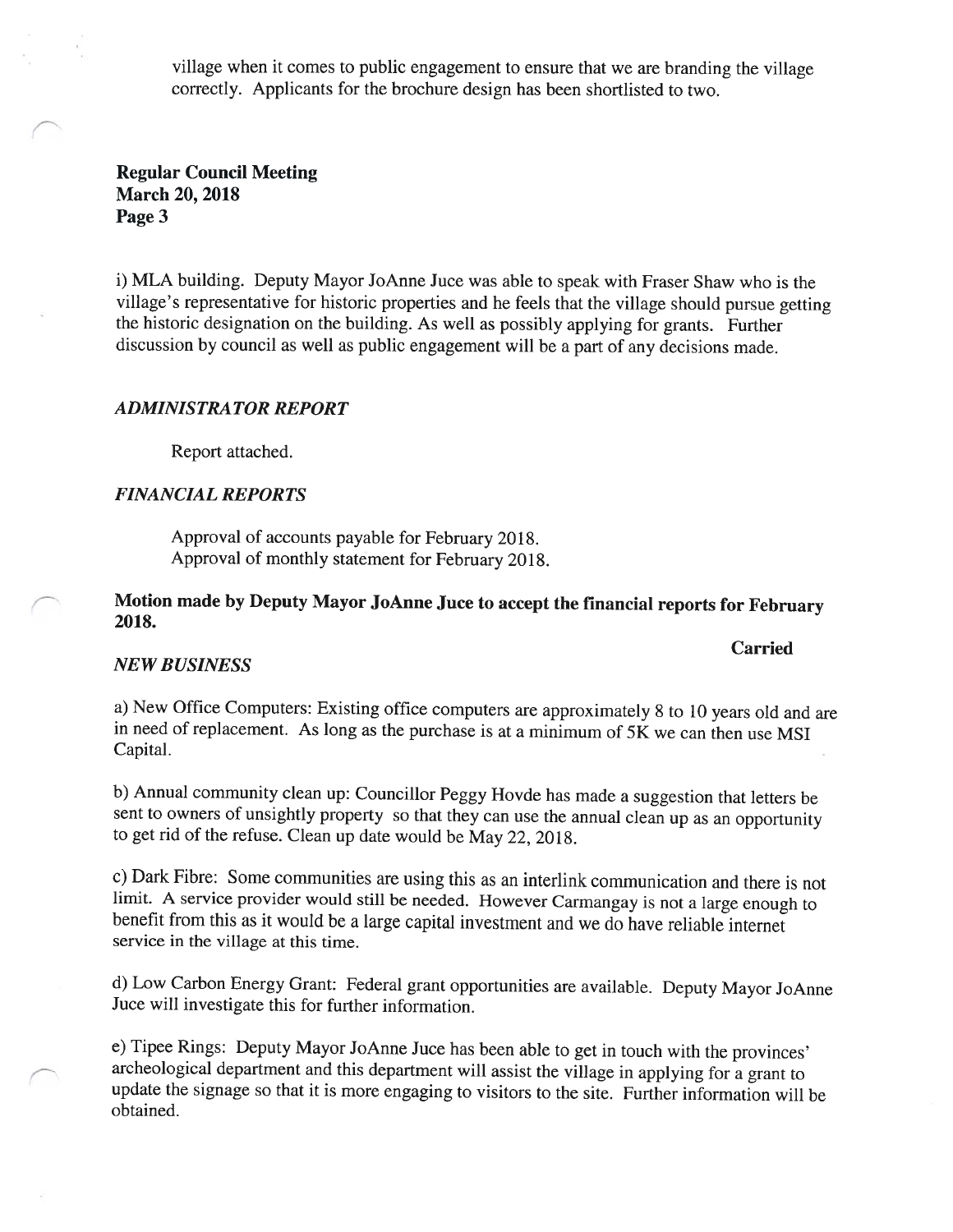t) Sports Day: Deputy Mayor JoAnne Juce also discovered that individuals from the provinces' archeological department will come out to local events to present their program "Stones and Bones". People can bring any bones that they have found and they would help to identify the bones that have been brought to their booth. This would need to be booked early. Deputy

#### Regular Council Meeting March 20, 2018 Page 4

Mayor JoAnne Juce will pursue this opportunity. There was also discussion of possibly having a food truck attend Sports Day. Deputy Mayor JoAnne Juce was also exploring other ideas that could carry the festivities into the evening. Mayor Stacey Hovde asked Deputy Mayor JoAnne Juce to put together her thoughts into a report to present.

#### REPORTS

#### a) ORRSC

Presentation in regards to preservation of ranch land. Nobleford has now been granted town status.

#### b) MARQUIS

Presentation by the auditor of the financial statements. New harassment and bullying policy implemented.

#### c) VULCAN DISTRICT SOLID WASTE

SAWEA GM is coming up however the date has not yet been announced. One more Study is needed to determine where the plant could be located. A waste energy plant Is desperately needed as the province will not approve any new landfills.

## d) CARMANGAY AND DISTRICT LIBRARY BOARD

Report attached

#### e) SUBDIVISION APPEAL BOARD

No report

#### f) FCSS

New fundraising ideas are being explored. There have been some challenges with their Present location due to flooding caused by the aging pipes. The poverty simulation is workshop is still scheduled to take place. On April  $6<sup>th</sup>$ , 2018.

#### g) HALL BOARD

Public meeting took place on March  $12<sup>th</sup>$  at the church and was very well attended. Idea Put forth that perhaps an addition could be added to the curling rink to act as <sup>a</sup> community centre. Mayor Stacey Hovde presented an idea to utilize existing buildings in the downtown area and revitalize it at the same time. Next meeting will be April 30<sup>th</sup>.

### h) SOUTHGROW

Peggy Hovde and Deputy Mayor JoAnne Juce attended the Southgrow Seminar which highlighted five year planning and strategic planning.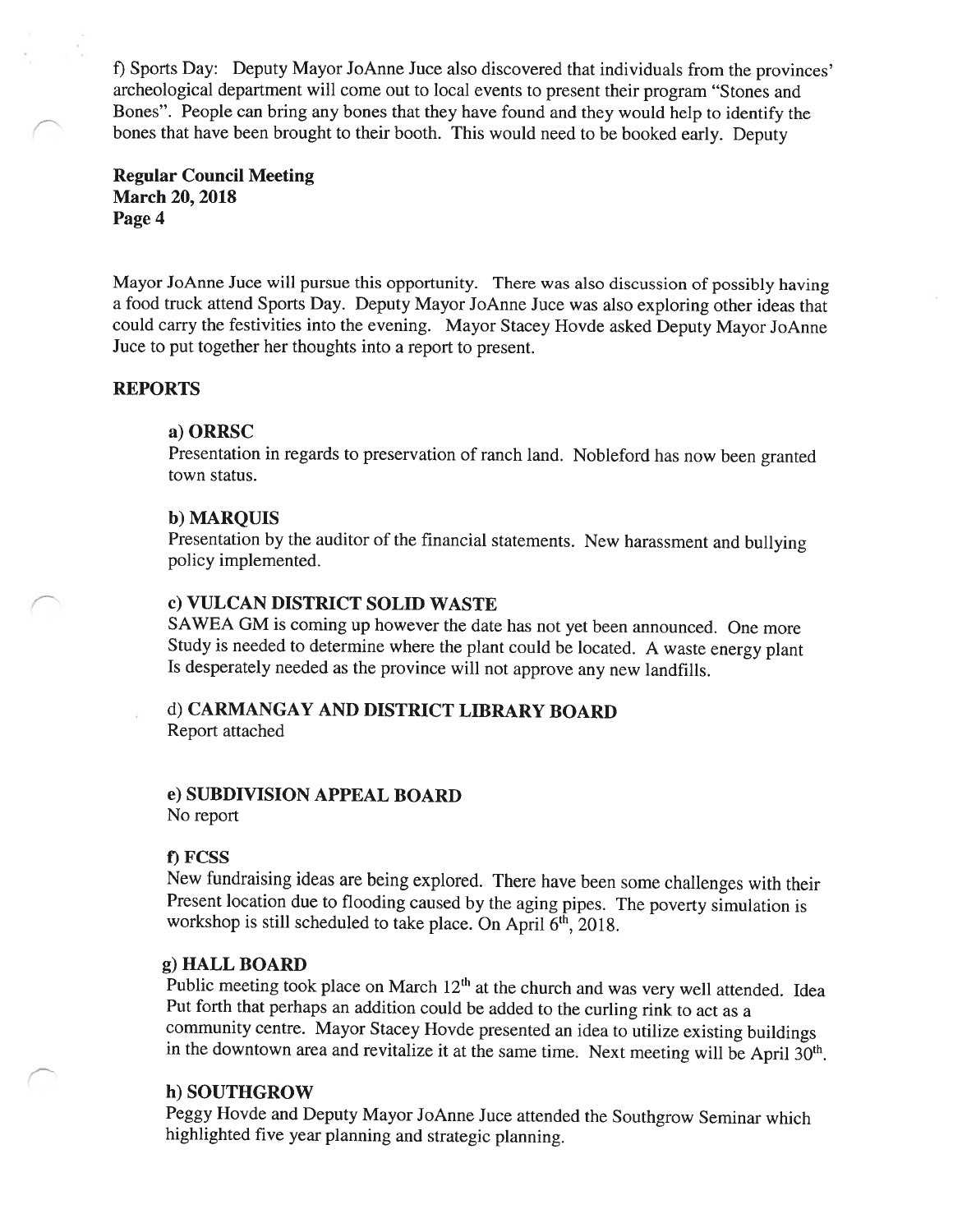### 1) TWIN VALLEY REGIONAL WATER COMMISSION

Passing of <sup>a</sup> couple of bylaws as well as dealing with the Village of Champion's water Rights.

Regular Council Meeting March 20, 2018 Page 5

#### j) MAYORS AND REEVES OF SOUTHWEST ALBERTA

Could not attend due to weather issues.

#### k) HISTORICAL SOCIETY

Work needs to be done on the church roof and estimates are being gathered. Firehall walk through done with Fraser Shaw. Possible updated signage identifying The historic sights through the village. Deputy Mayor JoAnne Juce feels that the Village should have <sup>a</sup> report in regards to the expenditures for the renovation on the firehall as an amendment may need to be made in regards to the value of the building for insurance purposes. Stacey Hovde had the opportunity to do the walk through at the firehall with Fraser Shaw and they had <sup>a</sup> thought that since the current doors are not the right size it would be an idea to have <sup>a</sup> <sup>p</sup>lexi <sup>g</sup>lass type of window to that the inside of the firehal] could be viewed from outside and the building is still secure. Mayor Stacey Hovde spoke with the Carmangay Lions and they have agreed to donate up to \$1000.00 to have <sup>p</sup>lexi <sup>g</sup>lass <sup>p</sup>laced at this location. Fraser Shaw also stated that the village could apply for <sup>a</sup> grant to refurbish the fire truck that is housed in the firehall. The drainage issue also needs to be dealt with and the solution for that would be to add gutters to the building. There also needs to be an amendment to where the water comes off of the new firehall. Vulcan County will be contacted to remedy this situation since they do take care of the maintenance of the building.

#### I) Chinook Arch Next meeting April 5th

m) Rec Board

#### **CORRESPONDENCE**

None

#### EXECUTIVE SESSION

Motion made by Councillor Peggy Hovde to go in camera at 8:30 pm for legal reasons and personnel

Carried

Motion made by Deputy Mayor JoAnne Juce to go out of camera at 9:00 pm

Carried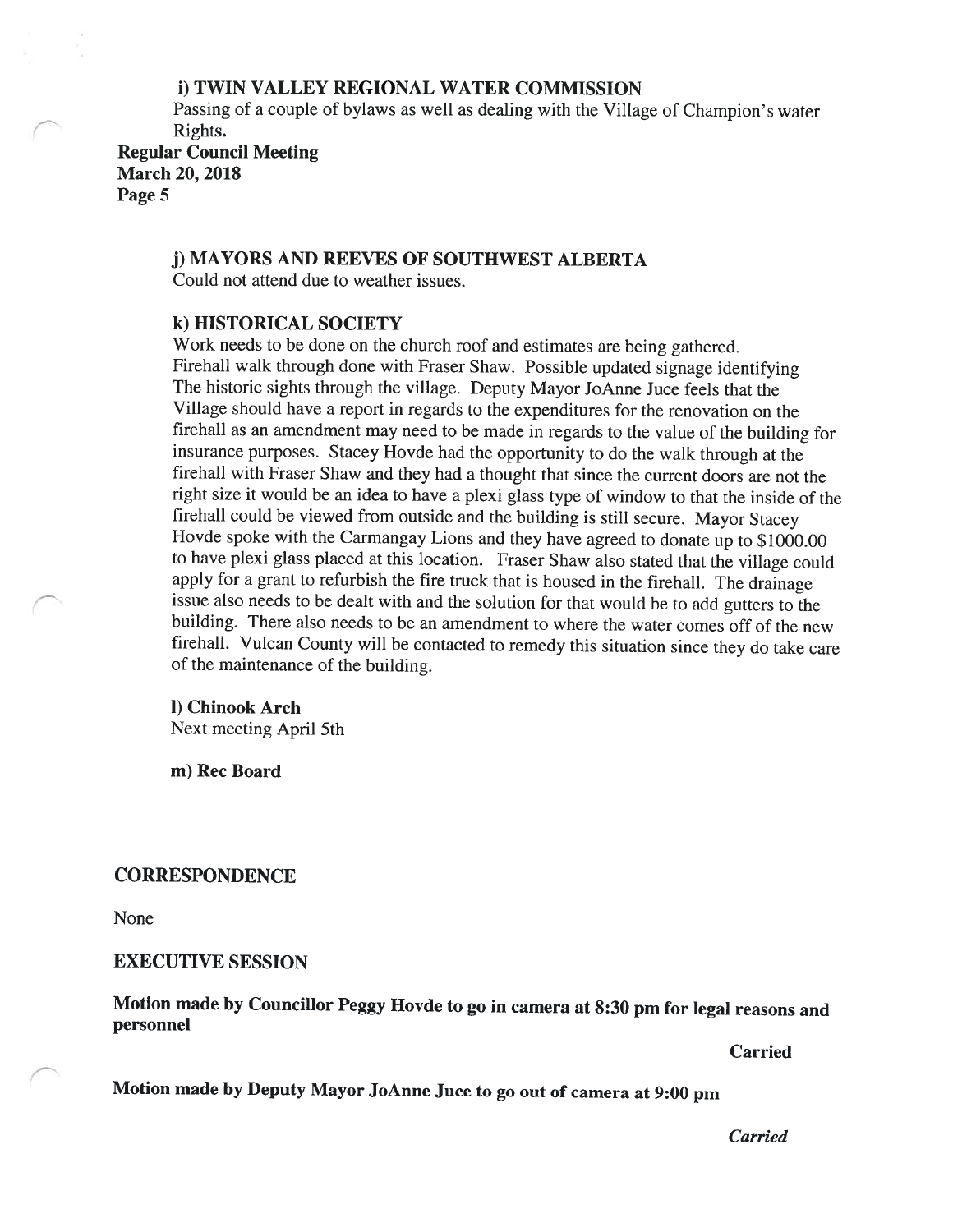Regular Council Meeting March 20, 2018 Page 6

Motion made by Councillor Peggy Hovde to add to the agenda Policy for the sale of industrial/commercial lots in the Village of Carmangay.

Carried

Motion made by Mayor Stacey Hovde to add Whitney Street to the agenda.

Carried

## New Business cont'd

1) Village of Carmangay policy in regards to industrial/commercial lots. Policy read aloud by Mayor Stacey Hovde. Copy of policy attached.

## Deputy Mayor JoAnne Juce made <sup>a</sup> motion that the policy for the sale of industrial/commercial lots be adopted with the recommended amendments.

**Carried** 

j) Whitney Street: Mayor Stacey Hovde provided information of what McGills can do in regards to the sewer issues on Whitney Street. The cost would be approximately \$5000.00.

## Motion made by Mayor Stacey Hovde to have McGills come in to work on the sewer lines on Whitney Street.

Carried

Stacey asked if McGills should have time when they are here perhaps they can take <sup>a</sup> look at The drain close to the curling rink so we can insure that there is no flooding in the area when The snow melts.

## ADJOURNMENT

The Chair adjourned the meeting at 9:10 pm

Next Regular Council meeting - April 16, 2018 at 6:00 pm at the Library

Mayor

1Administrator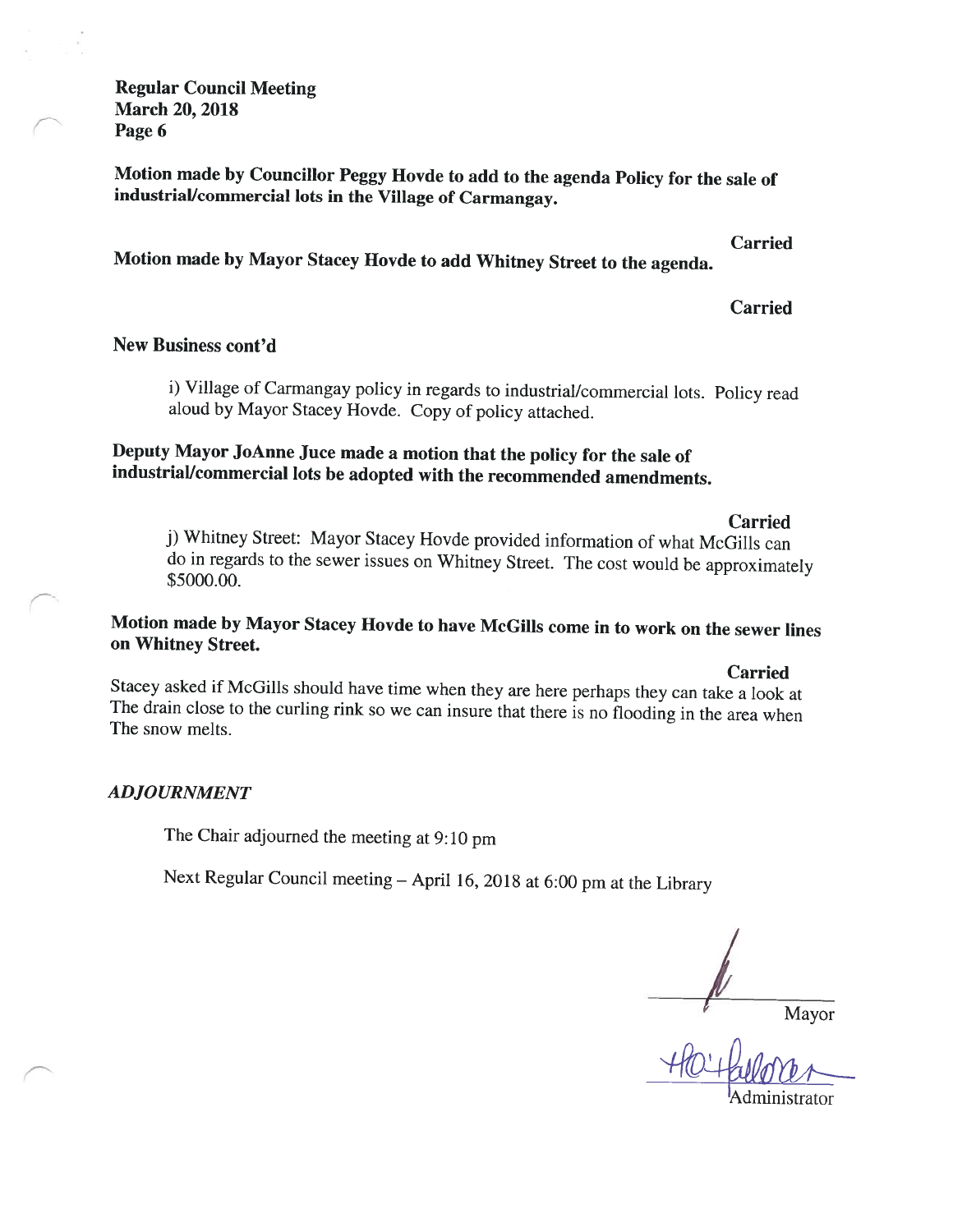# Public Works Report

Snow Removal Repair of sewer line on Whitney St Repair of water line on Truman St Repair to unblock <sup>a</sup> sewer line on Whitney St Tex attended the AWWOA Seminar this past week to keep his accreditation up to date.

Asmin Report. - - - ASSESSMents produced + Marled out - ATB TRouning 3 aelday bestions.